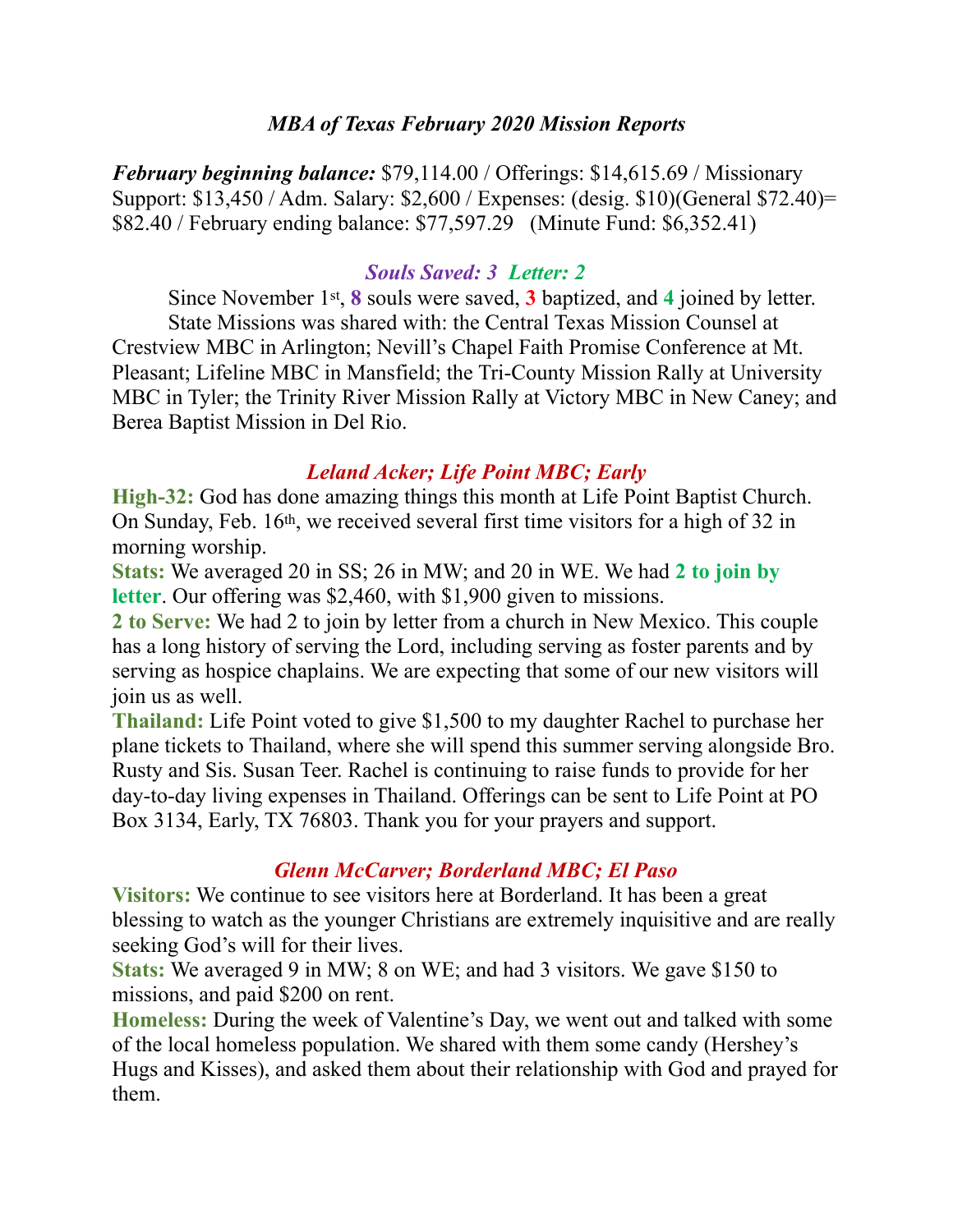**Preaching:** We have also continued to help Bro. Jorge Pina in Juarez on Sunday evenings. During this past month, I have preached twice including their monthly association meeting (there were over 100 people in attendance at the association). Please continue to pray for Bro. Jorge.

**Marriage:** On the 27<sup>th</sup> of March, we will celebrate the marriage of our daughter to her fiance. I ask you to pray for them as they begin their life together.

# *Joe Bozarth; Fellowship MBC; Conroe*

**Plans:** Our plans for 2020 are to continue with door to door visitation. We have teachers and others who are making a list of the areas that need to be canvassed. Once again, the Montgomery County has been named the fastest growing area in Texas.

**Stats:** We averaged 12 in SS; 15 in MW; 11 in EW; and 10 on WE. Our offering was \$5,298 with \$554.80 given to missions and \$3,002. 32 paid on the loan.

### *David Smith; Lifeline MBC; Mansfield*

**2 Saved:** Jayda and Jaylon received Christ in Alice's Children's class this month. Krystal, their mom, has been attending as a result of our outreach with the TBI team.

**Financial Report:** Thanks to the work of our church accountant, Denise Roach, we were able to submit our annual financials to the church and our sponsoring church. General fund= $\$33,655.76$ ; (Faith Promise= $\$2,300$ ; Missions= $\$3,093$ )== Missions total was \$5,393.

**Stats:** We averaged 13 in MW; 7 in Small Groups with 3 visitors and **2 saved**. Our offering was \$2,246.99 with \$432 given to missions, and \$650 paid on rent. **Youth Rally:** We had 5 teens from our church to attend the youth rally at Sublett Road BC. Everyone had a great time. Pray we can start a youth group from these 5 that came.

**Ministry Help:** (1) We are in need of a ministry family that can come and join us. Please pray about this for us. (2) We are planning a Gospel Concert with Heather Smith, we are hoping to make new contacts through this effort.

**Outreach:** TBI students helped us to reach many new people. Our contacts list has grown considerably, Praise God! As a result a lady and her two children attended services the following Sunday. We continue to reach out to new people looking for the persons of peace that will come and be a part of our church plant for Jesus in Mansfield. We hope to have another team in the near future.

## *Victor Rice; Shiloh MBC; San Antonio*

**Counsel:** We give thanks for the Lord still working through His word. We started the month attending a mission Counsel meeting at Crestview MBC where the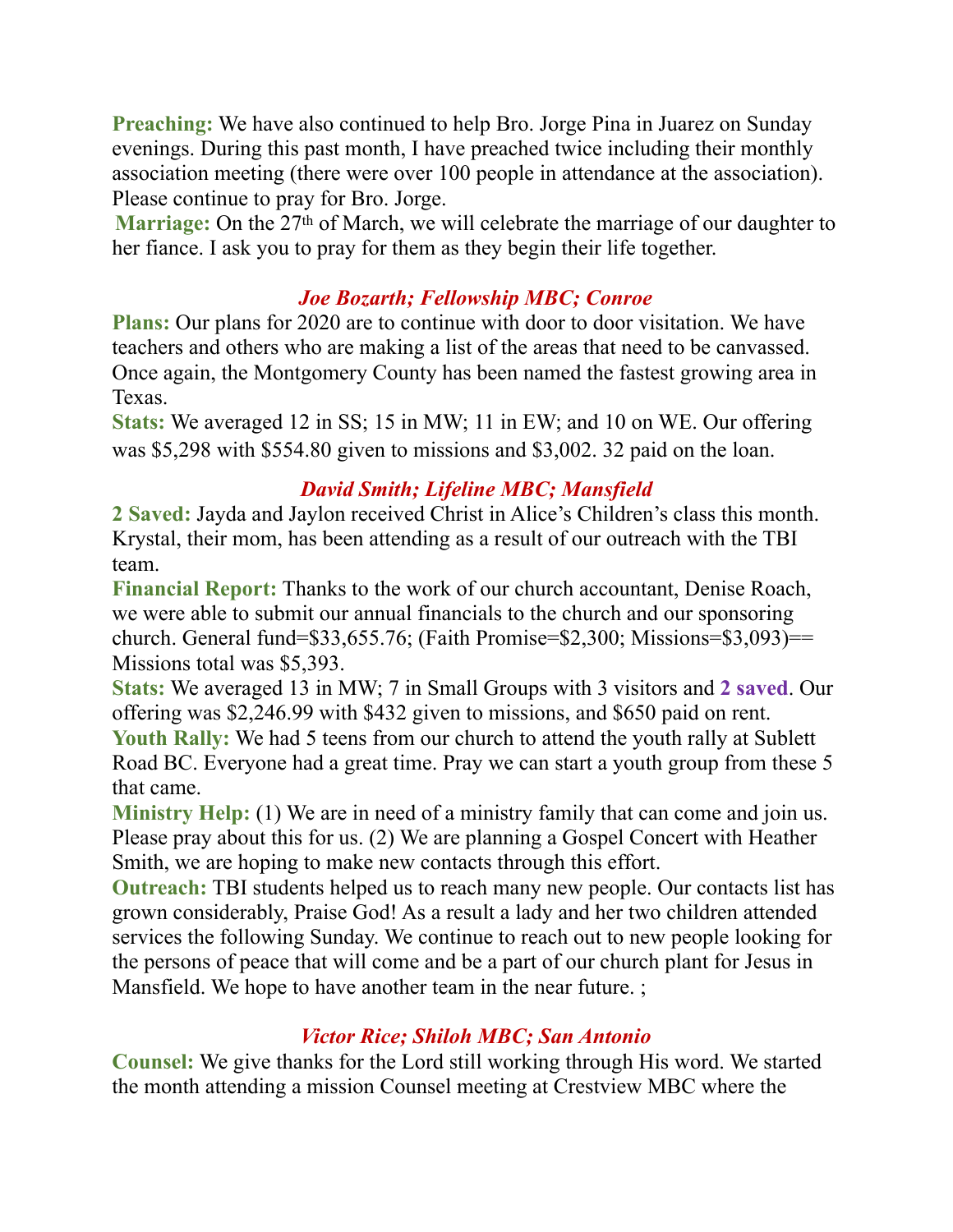fellowship was great and heavy heart with changes being made for the future. **1 Saved:** We had a blessed service in mid-February as we had a lady make a profession of Salvation and requested baptism to join during the service. **Stats:** We averaged 13 in SS; 22 in MW; 12 in EW; and 12 on WE, with **1 saved.** Our offering was \$2,526 with \$352.61 given to missions and \$1,200 paid on rent. **Repentance:** We had a first time visitor come during the invitation and as he was coming to the altar he fell to his knees with heavy tears crying and calling upon the Lord and asking to forgive his family members. We cried and shared salvation with him and the Holy Spirit moved in the membership to pray with him for an hour. When it was all done he knew the Lord was touching him, so keep this young man in prayer as I continue to talk with him that the Lord will assure him without a doubt about his salvation. He is one of three that we are picking up from the homeless shelter. We are looking forward to having a baptism for Sis. Cristina in the beginning of March. We thank the Lord for His greatness and for your prayers and support.

### *Landmark MBC; Rockdale*

The attendance has been down at Landmark due to sickness. We have been averaging about 3. We have a man who has been filling the pulpit every Sunday but we have not called a pastor as of yet. When everyone is able to be in attendance we will have a question and answer period with this man.

## *Daniel Tijerina; Mission: A New Beginning BC*

**Praises:** We were visited by seven members of our sponsoring church on Feb. 9-10th. We have had numerous first time visitors this month. We want to thank God for His provisions, our sponsoring church for their prayers and support, and those who support the MBA, TMD, and TMB.

**Fellowship:** We visited with Bro. David Garcia in Camargo, Bro. Jose Poot in Monterrey, and Bro. Abel in Mission this month.

**Stats:** We averaged 25 in MW and 15 on WE.

**Future:** We have plans to visit several ABA works in Mexico in March. Plans to purchase land for our future home continue to move forward.

#### *Steven Haney; MBSF Director; Texas Tech U.-Lubbock*

**Move:** This month has been a whirlwind for the MBSF and our family. We sold our house and managed to get moved into a better neighborhood and school district for our kids.

**New Students:** The MBSF has been making use of the meeting rooms every Monday at 7 for our Bible studies and it has been a blessing! The MBSF has had a total of 6 new students visit our Bible studies throughout the month with an